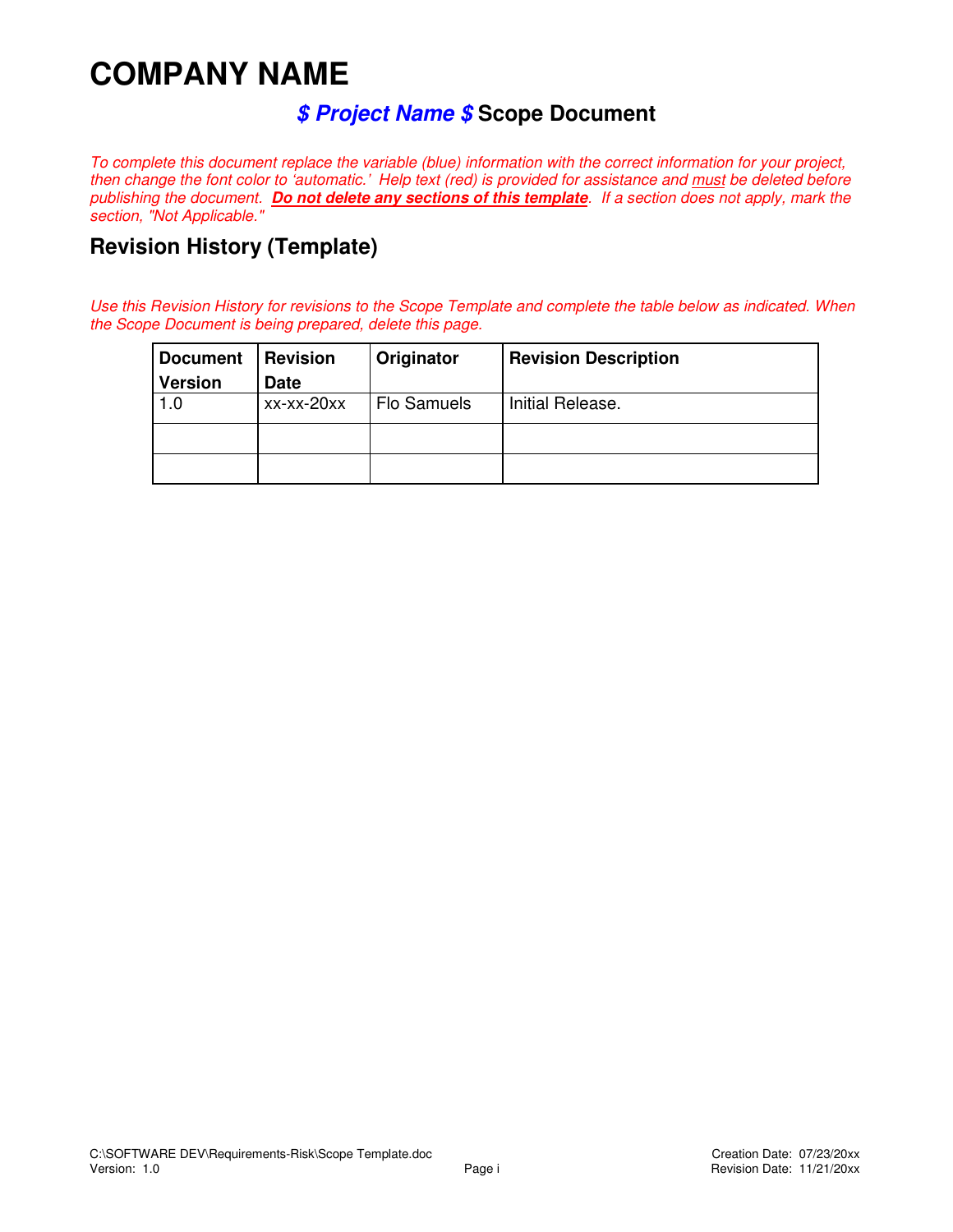# **COMPANY NAME**

# **\$ Project Name \$ Scope Document**

# **Revision History (Scope Document)**

Use this Revision History for revisions to the Scope document and changes in Scope. Complete the table below as indicated.

| <b>Document</b> | <b>Revision</b> | Originator        | <b>Revision Description</b> |
|-----------------|-----------------|-------------------|-----------------------------|
| <b>Version</b>  | <b>Date</b>     |                   |                             |
| 1.0             | xx-xx-20xx      | Originator's name | <b>Initial Release</b>      |
|                 |                 |                   |                             |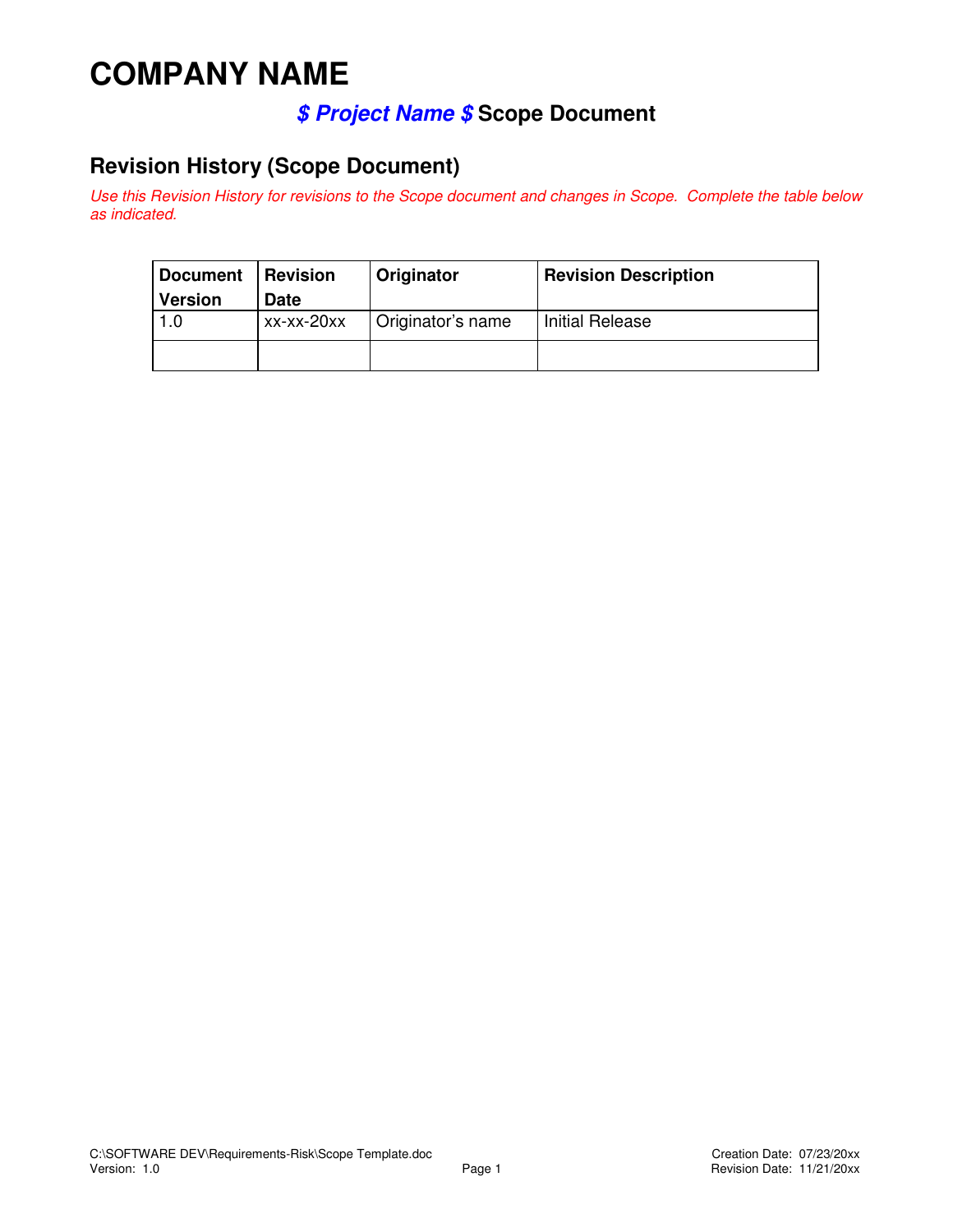# \$ Project Name \$ Scope Document

### **Table of Contents**

| 1. |      |  |  |  |  |
|----|------|--|--|--|--|
|    | 1.1. |  |  |  |  |
|    | 1.2. |  |  |  |  |
|    | 1.3. |  |  |  |  |
| 2. |      |  |  |  |  |
|    | 2.1. |  |  |  |  |
|    | 2.2. |  |  |  |  |
|    | 2.3. |  |  |  |  |
|    | 2.4. |  |  |  |  |
| 3. |      |  |  |  |  |
|    | 3.1. |  |  |  |  |
|    | 3.2. |  |  |  |  |
|    | 3.3. |  |  |  |  |
|    | 3.4. |  |  |  |  |